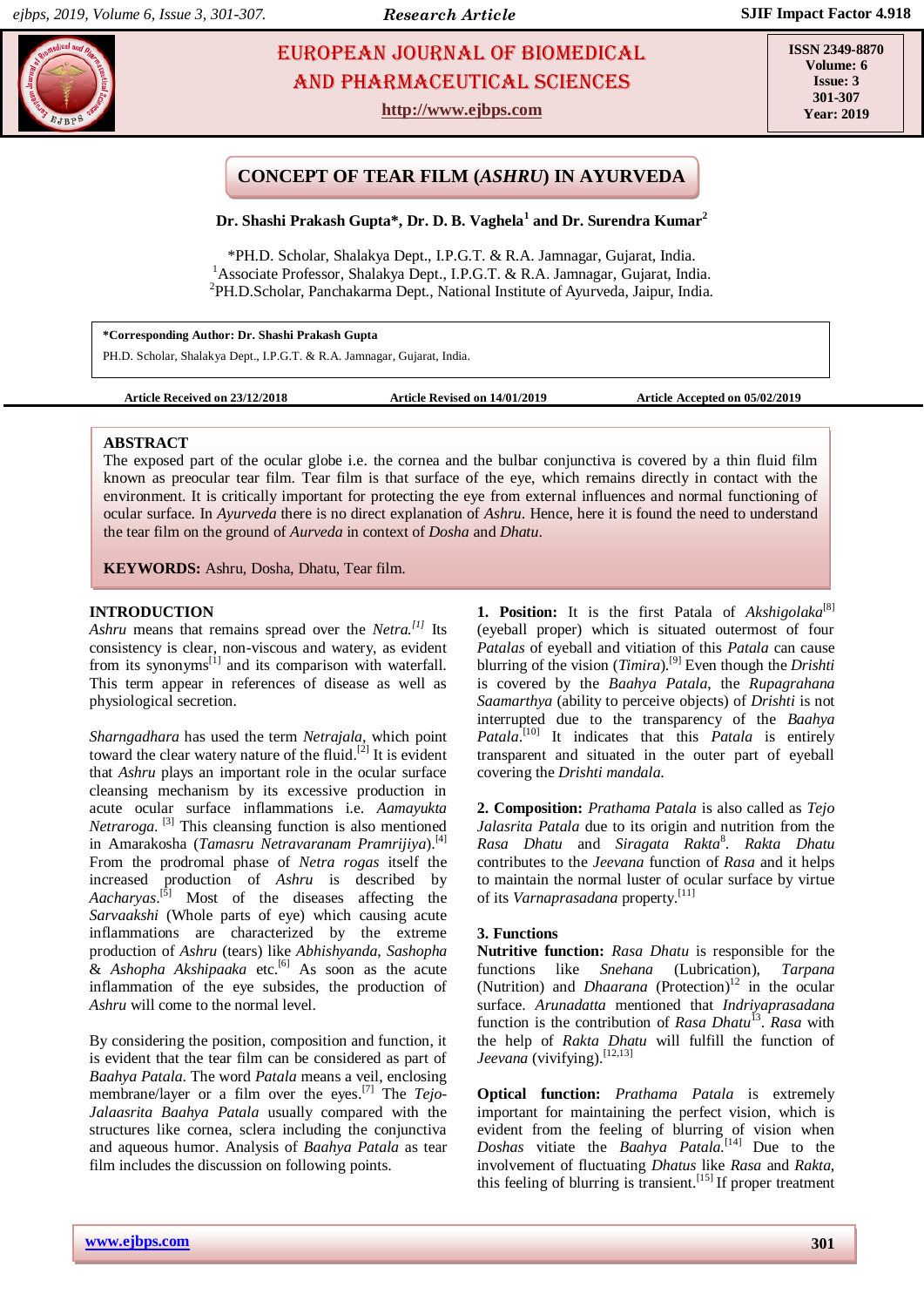is not taken, this may lead to the vitiation of successive *Patalas* and may cause severe diminution of vision and ultimately total blindness.<sup>[16]</sup>

**Protective/Defensive function:** While describing the function of *Rakta*, *Indu* mentioned that *Oja* is *Raktamaya*  and due to this only *Rakta* can perform the function of *Jeevana*. [17] This opinion is again clarified by Dalhana while describing the *Balalakshana*. According to his opinion, *Rasa* and *Rakta* are considered as the *Oja* which can maintain the *Vyadhikshamatwa.* [18] *Arunadatta*, the commentator of *Ashtaanga Hridaya* defined the *Jeevana Karma* as "*Ojovriddhikaram*", which is the specific function of Rakta. [13] So this *Rasaraktaasraya Patala*  will definitely contribute to the *Vyadhikshamatwa* i.e. ocular surface defense mechanism.

By the description of above points, it is obvious that tear film should be considered as the part of *Prathama Patala*  with formation from *Rasa Rakta Dhatus* and serves the important functions like nutrition and protection of ocular surface and maintains the proper optical function of eye.

**Constitution of** *Ashru* **(Tear film):** In *Ayurveda* there is no direct quotation for detailed composition of *Ashru* is available, but during the description of functions of different *Dhatus*, *Acharyas* gave few stances regarding the dynamics of *Ashru*. After analyzing the clinical feature "*Netra Shushkata"* produced from different etiological factors, it is clear that *Acharyas* were well familiar with the two major components of the *Ashru* i.e. aqueous and non-aqueous parts. The *Rookshata* and *Shushkata* develops in *Vaataja Pandu*[19] is due to the involvement of aqueous part (*Rasa Kshaya*) where as the *Shushkata* develops in *Vaataabhishyanda* is due to the involvement of non-aqueous part (*Dooshika Kshaya*/*Dooshika Rahitatva*) because the watery secretion is normal in this condition.<sup>[20]</sup>

*Rasa Dhatu* contributes the major part in tears so that the term "*Netrajala*" is used to denote *Ashru*<sup>[21]</sup> i.e. aqueous part and perform the functions like *Tarpana* & *Preenana*. [22] The intimate relation between *Rasa Dhaatu*  and *Ashru* is evident from clinical features like *Shosha*  and *Alpa Cheshta* in *Rasakshaya.* [23] The production of *Ashru* from *Rasa Dhatu* is again substantiated by the manifestation of dryness of eyes in *Vaatika Jwara*<sup>[24]</sup>, *Vaataja Pandu*[25] *,* where the mainly involved *Dhatu* is *Rasa*. *Acharya Charaka* opined that if a person is subjected to excessive *Langhana* therapy, then the features like *Mukha Shosha* (dryness of mouth) and *Netra Daurbalya* (ocular fatigue) will develop. [26] This statement also draws attention to the role of *Rasa* in keeping the eye healthy.

*Mamsa Dhatu* serves the function in ocular surface by its role in the *Deha Lepa* & *Medapushti.* [27] The *Mala*  (excrement) of *Netra* is the contribution of *Mamsa* and the feature of *Aksha glani* in *Mamsakshaya* also substantiates its function in maintaining the ocular surface integrity.<sup>[28]</sup>

*Medo Dhatu* contributes to the *Netra Snigdhata*<sup>29</sup> and the *Kshaya* of this *Dhatu* also causes the *Glani* (fatigue) of *Netra.* [30]

*Majja Dhatu* also plays a part in the *Netra Snigdhata* by the contribution of *Akshi Sneha* as its *Mala*<sup>31</sup>. This is also apparent from the manifestation of *Netra Gourava* in *Majja Vriddhi*[32] and *Timira Darshana* (blurring of vision) in *Majja Kshaya*.<sup>[31]</sup>

While describing the properties of the *Malas*  (excretions), *Acharyas* clearly mentioned that their presence in proper amount is essential for the maintenance of integrity of their respective sites and whole body. The deficiency results in dryness, pain and numbness in the respective sites.<sup>[33]</sup>

So, it is evident from the above facts that non aqueous part is contributed by the *Mamsa*, *Medo and Majja Dhatu*.

**Role of** *Rakta Dhatu***:** *Kshaya* and *Vriddhi* of *Dhatu* are maintained by the *Rakta*[34] (*Tesham Kshaya Vriddhi Shonita Nimitthai),* so to stabilize the *Rasa, Mamsa*, *Meda* and *Majja Dhatu* for the proper formation of tear film, appropriate functioning *Rakta Dhatu* is essential. It is also evident that *Rakta* possess the properties of *Pitta*  and *Kapha* by describing its basic nature as "*Madhuram Lavanam Kinchith Asheetoshnam Asamhatam*. [35] Thus it helps to maintain the equilibrium of *Dhatu*[36] ('*Dehasya Rudhiram Mulam Rudhirenaiva Dharyatae')* by its *Soumya* and *Agneya* properties. It is also apparent that *Rasa* and *Rakta Dhatu* complement each other and it is difficult to separate these two entities.<sup>[37]</sup>

*Rakta Dhatu* contributes the normal luster of eye (*Varna prasadana*) and *Acharya Charaka* mentioned that *Suddha Rakta Dhatu* is essential for the smooth functioning of all *Indriys* and for maintaining the *Bala*[38] (local and general immunity). The manifestation of *Timira Pradurbhava* in *Rakta Kshaya*[39] also complements this concept.

From the above thoughts, it can be concluded that *Rasa Dhatu* contribute the major aqueous part of tears and latter non-aqueous part is contributed by the *Mamsa, Medo and Majja Dhatu. Rakta Dhatu* assimilates the contributions from different *Dhatu* and *Dhatumala* and helps to form and maintain a stable tear film.

#### **Concept of Tear film in modern ophthalmology**

The primary role of the tear film is to establish a refractive surface of high quality for cornea and to ensure the well being of corneal and conjunctival epithelium. The tear film is formed and maintained by an elaborate system – the lacrimal apparatus consisting of secretary, distributive and excretory parts. The secretary part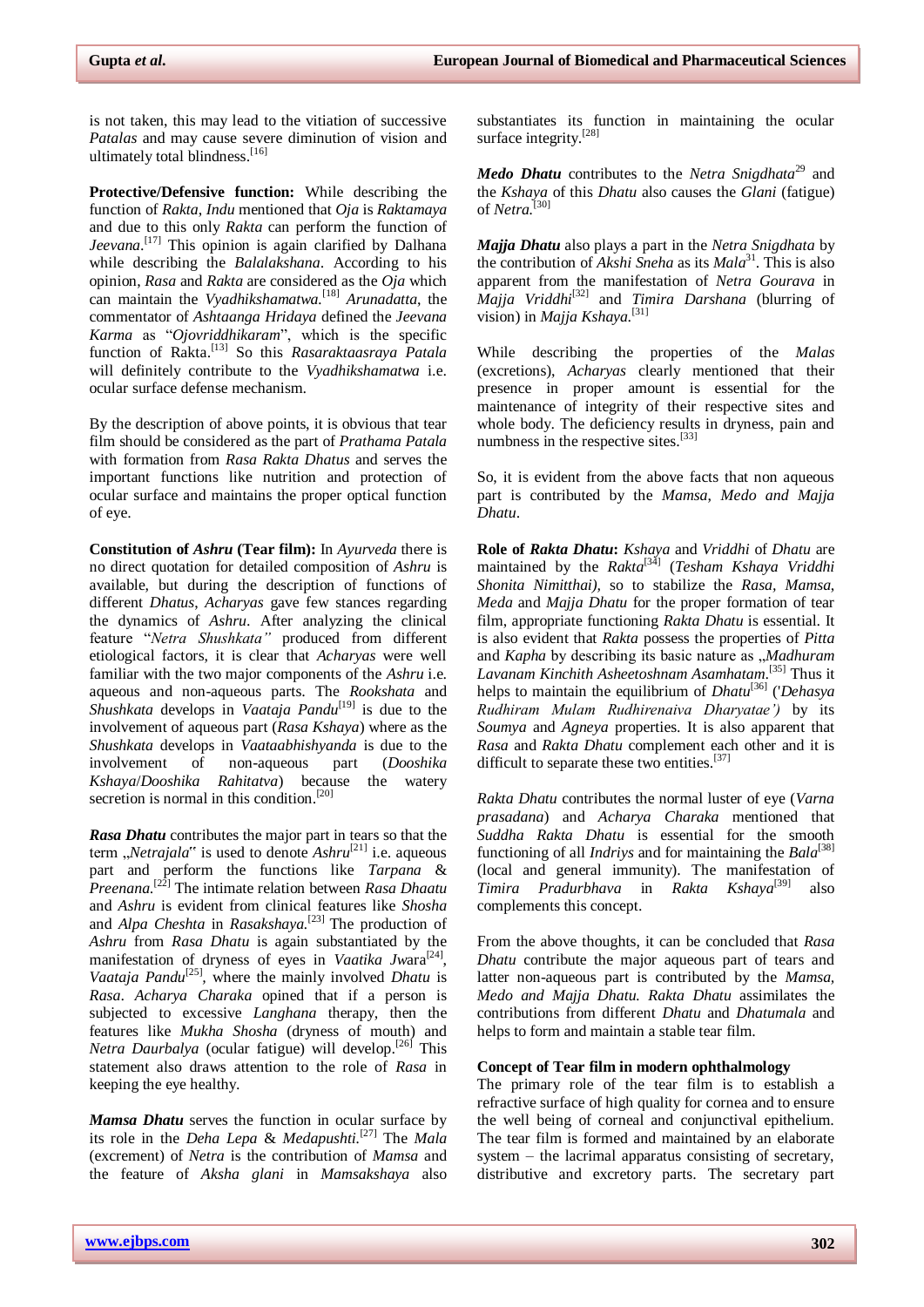includes the lacrimal gland, accessory lacrimal gland tissue, sebaceous glands of the eye lids, goblet cells and other mucin-secreting elements of the conjunctiva. The elimination of the lacrimal secretions is based on the movement of tears across the eye aided by the act of blinking and a drainage system consisting of lacrimal puncta, canaliculi, sac and nasolacrimal duct.<sup>[40]</sup>

### **Components Of Eye Forming Tear Film**



**Figure. 1: Components of eye forming tear film.**

About 95 percent of it is produced by the lacrimal gland and lesser amount is produced by goblet cell and the accessory lacrimal glands of the conjunctiva. The total mass of the latter is about one-tenth of the mass of the main lacrimal gland. The secretary part of the lacrimal apparatus provides the aqueous tear, lipids and mucus; all the important components of the tear film and its boundary. The tear film composed of following three layers.<sup>[41]</sup>

#### **1. Superficial Lipid Layer**

The superficial layer at the air-tear interface is formed over the aqueous part of the tear film from the oily secretions of meibomian glands and the accessory sebaceous glands of Zeis and Moll. The meibomian gland openings are distributed along the eyelid margin immediately behind the lash follicles.

The chemical nature of the lipid layer is essentially waxy and consists of cholesterol esters and some polar lipids. The thickness of this layer varies with the width of the palpebral fissure and is between 0.1 and 0.2 μm. Being oily in nature it forms a barrier along the lid margins that retains the lid margin tear strip and prevents its overflow on to skin. This layer is so thin that there are no interference colour patterns such as one normally sees on an oily surface. However, if one squints, the oily layer thickness and distinct interference colours may be seen.

While the bulk of tarsal gland secretions are non polar lipid compounds which do not spread over an aqueous surface alone, many surface active components are also present. It appears that the tarsal gland secretions which are transported to the cornea in the tear film are massaged into the outermost layer of corneal epithelium cells by eyelid action and then possibly are changed by local metabolic processes in the epithelium combining with conjunctival mucus to form a stable hydrophilic base for the pre corneal tear film.

#### **This outer lipid layer has the following main functions**

1. It reduces the rate of evaporations of the underlying aqueous tear layer.

2. It increases surface tension and assists in the vertical stability of the tear film so that tears do not overflow the lower lid margin.

3. It lubricates the eyelids as they pass over the surface of the globe.

#### **2. Middle Aqueous Layer**

The intermediate layer of tear film is the aqueous phase which is secreted by the main lacrimal gland and the accessory glands of Krause and Wolfring.

This layer constitutes almost the total thickness of the tear film 6.5 to 10 μm, many times thicker than the fine superficial oily layer. This layer contains two phases  $-$  a more concentrated and a highly dilute one. The interfacial tension at the adsorbed mucin – aqueous layer is apt to be rather small due to the intensive hydrogen bond formation across the interface. This layer contains inorganic salts, water proteins, enzymes, glucose, urea, metabolites, electrolytes, glycoproteins and surface active biopolymers. Uptake of oxygen through the tear film is essential to normal corneal metabolism. This layer has four main functions.

1. Most importantly it supplies atmospheric oxygen to the corneal epithelium.

2. It has antibacterial substances like lactoferrin and lysozyme. Therefore, dry eye patients are more susceptible to infection than a normal eye.

3. It provides smooth optical surface by removing any minute irregularities of the cornea.

4. It washes away debris from the cornea and conjunctiva.

#### **3. Posterior Mucin Layer**

The innermost layer of tear film is a thin mucoid layer elaborated by goblet cells of the conjunctiva and also by the crypts of Henle and glands of Manz. It is the deepest stratum of the pre corneal tear film. This layer is even thinner than the lipid layer and is 0.02 to 0.04 μm thick. This adsorbs on the epithelial surface of the cornea and conjunctiva rendering them hydrophilic. It assumes the ridged appearance of the microvilli of superficial epithelial cells which it covers. The pre ocular tear film is dependent upon a constant supply of mucus which must be in proper chemical and physical nature to maintain corneal and conjunctival surfaces in the proper state of hydration. The mucous threads present in the tear film provides lubrication allowing the eyelid margin and palpebral conjunctiva to slide smoothly over one another with minimal energy lost as friction during blinking and ocular rotation movements. They also cover foreign bodies with a slippery coating thereby protecting the cornea and conjunctiva against the abrasive effects of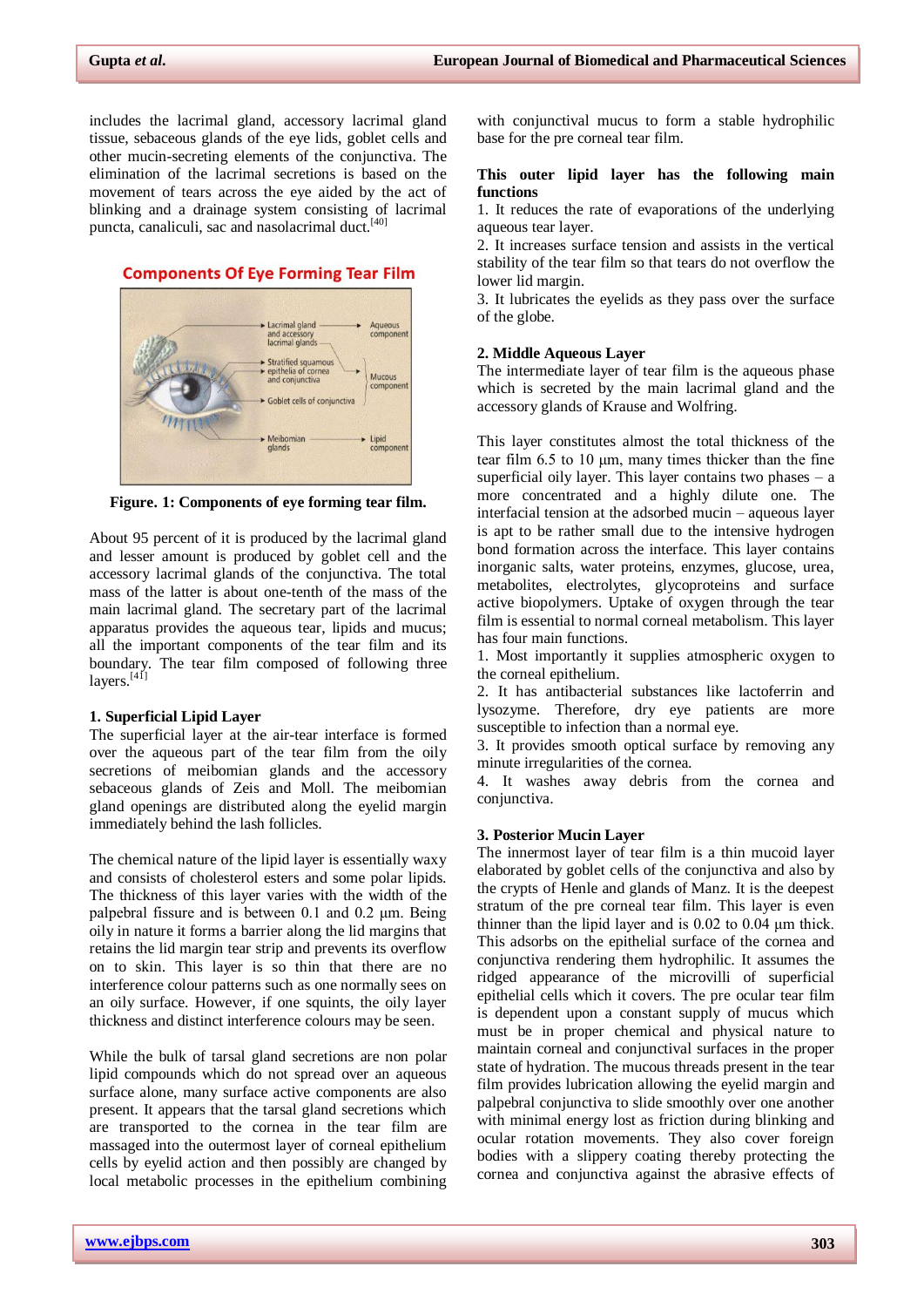such particle as they are moved about the constant blinking movements of the eyelids. The mucus contributes stability to the pre ocular tear film as well as furnishing an attachment for the tear film to the conjunctiva but not to the corneal surface. The corneal surface is covered with a myriad of fine microvilli which provides some support for the tear film. The mucus dissolved in the aqueous phase facilitates spreading of the tear film by smoothening the film over the corneal surface to form a perfect, regular refracting surface.

So, the mucin layer which is glycoprotein in nature converts a hydrophobic surface into a hydrophilic surface and enables the corneal epithelium to be adequately wetted.

In addition to sufficient amounts of aqueous tears and mucin, three other important factors are necessary for effective resurfacing of the cornea by the pre corneal tear film.

A normal blink reflex is essential to ensure that the mucin is brought from the inferior conjunctiva and rubbed into the corneal epithelium. Patients suffering from facial palsy and lagophthalmos therefore develop corneal drying.

Congruity between external ocular surface and the eyelids ensures that the pre corneal tear film shall spread evenly over the entire cornea. Patients suffering from limbal lesions like dermoids face the problem of apposition of the eyelids to the globe leading to local selective areas of drying. Normal epithelium is necessary for the adsorption of mucin on to its surface cells. Patients suffering from corneal scars and keratinizations have problem of interference with the corneal wetting.

In *Ayurveda* there is no evidence of origin of *Ashru* but we can assume that *Ashru* is originated from *Kapha* so posseses *Kapha* like properties, and provides lubrication and immunity by its *Bala* activity. *Acharya Bhavamishra* has described that *Akshivita* (*Mala* of *Majja*)is brought in the eye by *Vyana Vayu* through *Sira* and deposited there. [42] There are two *Ashruvahini Dhamani* (one in each eye).<sup>[43]</sup> These channels are concerned with carriage of *Ashru*, although it is not clear whether these channels are related with secretion or excretion of *Ashru*. [44]

Another structure associated with transmigration of *Ashru* is the *Ashrumarga*<sup>[45]</sup> referred in the description of "*Srava Roga'*. *Ashrumarga* are derived from *Akasha Mahabhoot* which is having space $[46]$  similarly as Lacrimal passages. *Ashrumargas* are situated in *Kaneenaka Sandhi*. [45] As regards their working, it is clear from their anatomic location and description of function that these are concerned with the drainage of *Ashru*.

As its clear from above that *Rasa*, *Meda* and *Majja Dhatu* are responsible for formation of *Ashru*. The tear film coating the eye also has three distinct layers, from the most outer surface which may be correlated as-1. Lipid layer- lipoid Secretions of *Meda Dhatu* 2. Aqueous layer- water secretions of *Rasa Dhatu* 3. Mucous layer- secretions as *Majja Dhatu Mala* in form of *Akshivita*.



**Figure. 2: Structure of tear film.**

**Secretion of tears:** Tears are continuously secreted throughout the day by accessory (basal secretion) and main (reflex secretion) lacrimal glands. This concept of "basal tear secretion" is presently thought to be redundant one; as even minimal tear production in the undisturbed eye is thought to be secondary to light or temperature stimulation or both (proprioreceptors in the lids may also play a part). Reflex secretion occurs in response to sensations from the cornea and conjunctiva, probably produced by evaporation and break up of tear film. Hyper lacrimation occurs due to irritative sensations from the cornea and conjunctiva. Afferent pathway of this secretion is formed by fifth nerve and efferent by parasympathetic (secretomotor) supply of lacrimal gland.

According to *Ayurveda,* the basal secretion of *Ashru* is controlled by *Vyana Vayu* as reflected by the *Karma* of *Vyana Vayu* i.e *Visravana Karma*. [47] *Prana Vayu* stays in *Murdha*<sup>[48]</sup> so the sensation for reflex secretion of *Ashru* comes from the fifth cranial nerve and parasympathetic fibres due to action of *Prana Vayu.*

## **Dynamic events during blinking[49]**

A complex series of events take place during the process of blinking. As the upper lid moves downwards, the superficial layer is compressed. As it thickens it begins to exhibit interference colours. The whole lipid layer together with the associated biopolymers is compressed between the lid edges. Lipid epiphora almost never occurs as the compressed lipid layer between closed eye lids has a thickness only of 0.1μm.

When the eye opens, at first the lipids spreads in the form of a monolayer against the upper eye lid. In this spreading process, the limiting factor is the motion of eyelid. The spreading of the excess lipid follows and in about 1 sec. multimolecular layer of lipid is formed. The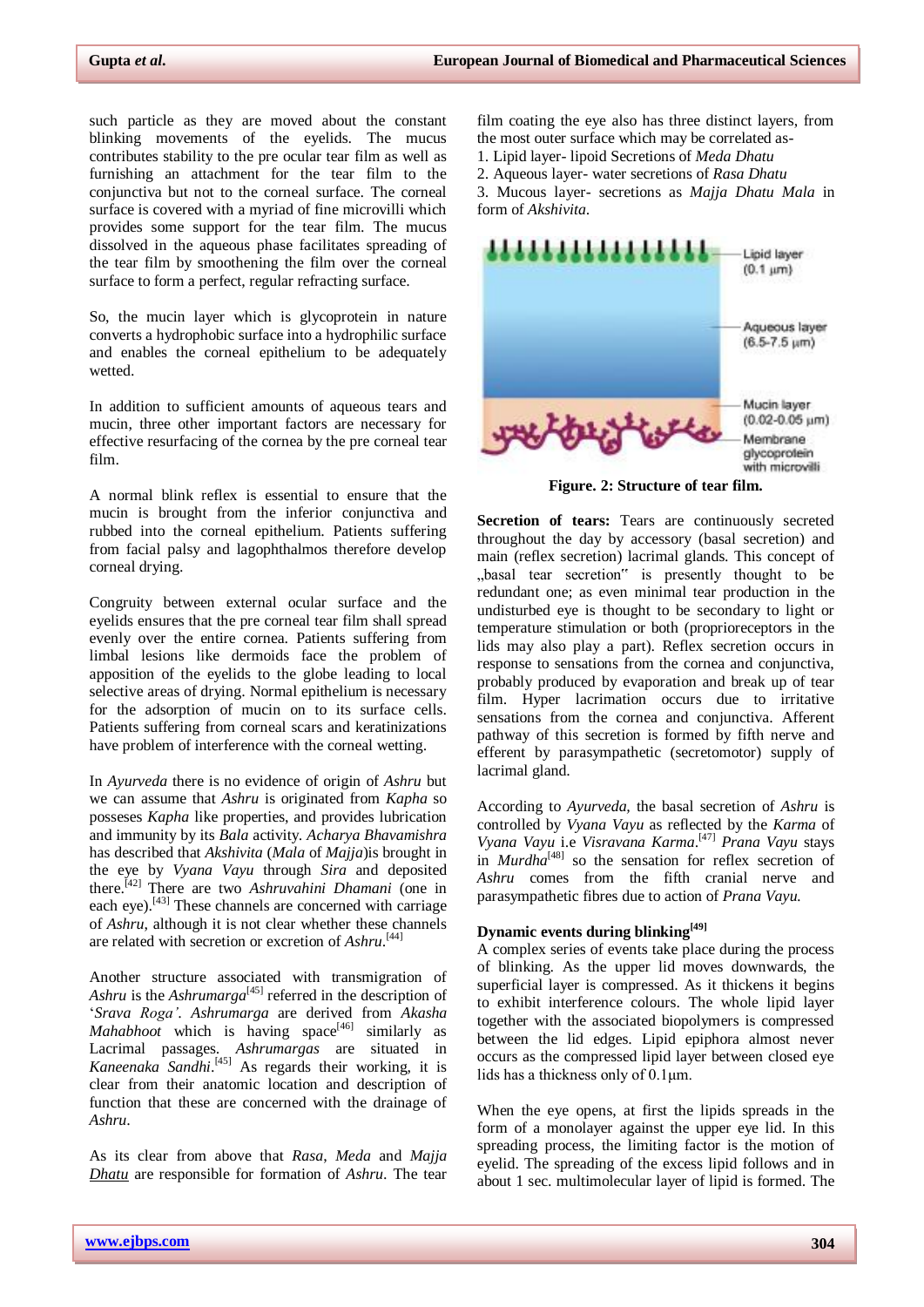spreading lipid drags some aqueous tears with it, thereby thickening the tear film. The magnitude of this effect is controlled by the size and shape of tear meniscus adjacent to lid edges. As soon as there are insufficient tears to form a saturated meniscus, a local thinning adjacent to the meniscus, takes place which effectively prevents further fluid flow from the meniscus to the tear film.



**Figure. 3: Lacrimal pump mechanism.**

**Drainage of lacrimal fluid from lacus lacrimalis into the nasolacrimal duct:** The lacrimal fluid flows over the pre ocular surface and reaches the marginal tear strip running along the ciliary margin of each eye lid and collects as lacus lacrimalis in the inner canthus. From the lacus lacrimalis and along the marginal tear strip, the lacrimal fluid is drained by the lacrimal passages into the nasal cavity. This is brought about by an active lacrimal pump mechanism constituted by fibres of the preseptal portion of the orbicularis which arise from the lacrimal facia and posterior lacrimal crest (Horner"s muscle). This lacrimal pump operates with the blinking movements of the eyelids as follows.

#### **A. On eyelid closing movement, following three events occur concomitantly**

1. Contraction of pretarsal fibres of the orbicularis compresses the ampulla and shortens the canaliculi. This movement propels the tear fluid present in the ampulla and horizontal part of the canaliculi toward the lacrimal sac.

2. Contraction of preseptal fibres of orbicularis pulls the lacrimal facia and lateral wall of the lacrimal sac laterally, thereby opening the normally closed lacrimal sac. This produces a relative negative pressure and draws the tears from the canaliculi into the lacrimal sac.

3. Along with the increased tension on the lacrimal facia (which opens the lacrimal sac), the inferior portion closes more tightly, thereby preventing aspiration of air from the nose.

**B. When the eyelids open, tone in the orbicularis muscle is decreased and following events occur concomitantly**

1. Relaxation of pretarsal fibres of the orbicularis allows the canaliculi to expand and reopen. The expansion of the canaliculi and ampullae draws in the lacrimal fluid through the puncti from the lacrimal lake.

2. Relaxation of the portion of the preseptal fibres (Horner"s muscle) allows the lacrimal sac to collapse.

The collapse of the lacrimal sac expels the fluid therein downwards into the now open nasolacrimal duct. Therefore, in atony of the sac tears are not drained

through the lacrimal passages, in spite of anatomical patency, resulting in epiphora.

**Drainage of lacrimal fluid from nasolacrimal duct (NLD) into the nasal cavity:** Once the lacrimal fluid enters the upper end of the NLD, the influence of eyelid movements on its further downward flow ends. Factors which influence the flow of tears along the NLD are as follows.

1. *Gravity* helps in downward flow.

2. *Air current movement within the nose:* The opening of NLD in the nasal cavity is so placed that air current passing either inward or outward, induce a negative pressure within the NLD and thus draw the fluid down the potential lumen of the duct into the nose.

3. *Hasner's valve* present at the lower end of NLD remains open as long as the pressure within the nose is less than the NLD and thus allows the tears to flow from the NLD into the nose. However, when the intranasal pressure increases (as on blowing the nose) the Hasner"s valve closes, thereby preventing the reflux upward.

From the nose, the tears pass posteriorly with the nasal mucus secretions.

Tear film is spread by blinking of eye lids. *Vyan Vayu* is responsible for opening and closing the eyes<sup>[50]</sup>, so responsible for spreading the *Ashru*. Excretion of tears through nose is under the control of *Apana Vayu*<sup>[51]</sup> through its *Dharana* of *Mala*(*Akshhivitta*) and *Utsarga Karma.*

#### **Secretion**



#### **Distribution**

By the action of lids which is under the control of *Vyana Vayu*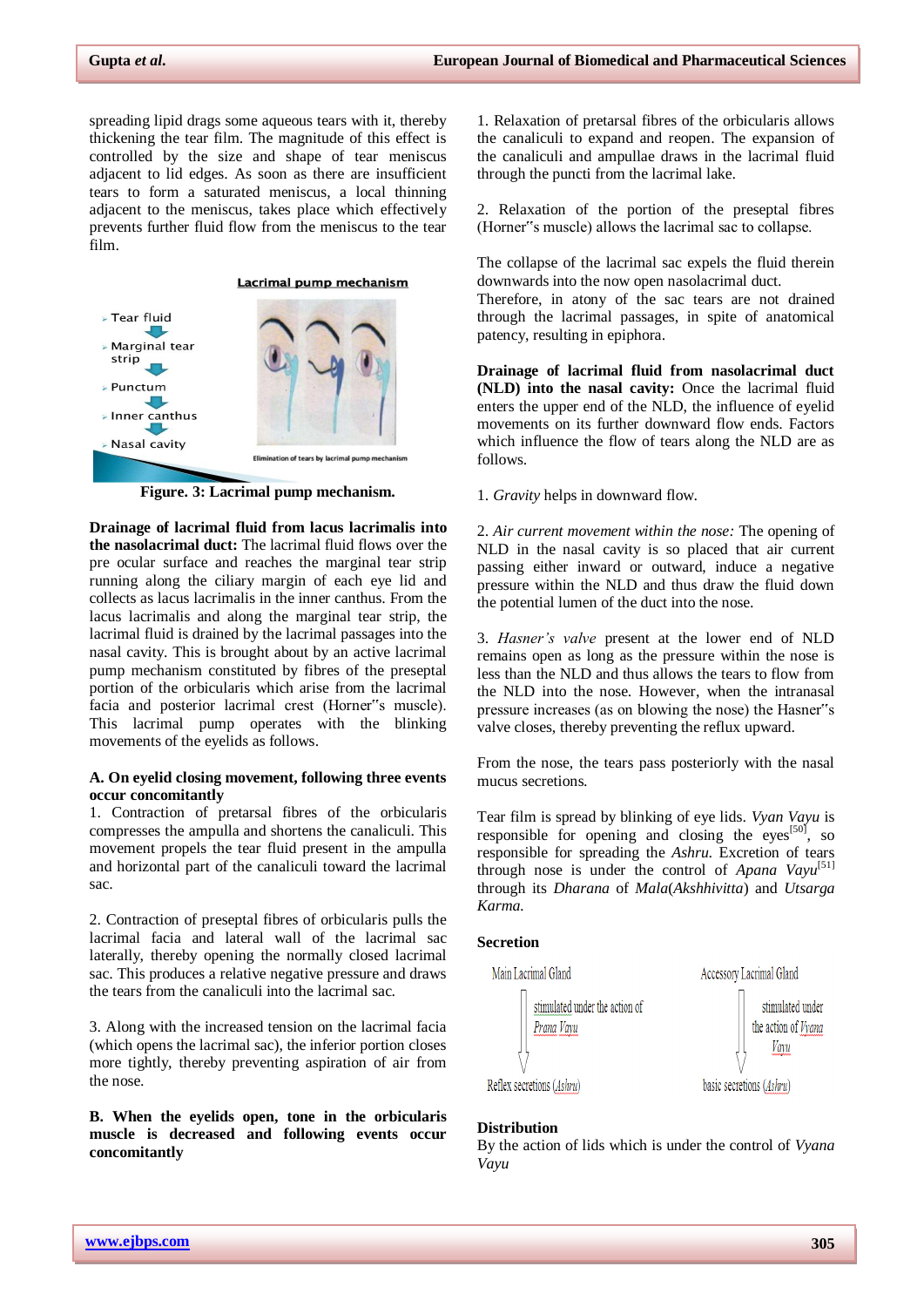



Excretion of tears (under the action of Apana Vayu)

#### **CONCLUSION**

*Ashru* is very important for proper functioning of eyes. Comparison of modern aspect of tear film in relation to Ayurveda is valuable in context of treatment. Epiphora resulting from vitiation of *Vyana Vayu* leads to excessive production of *Ashru*, hence line of treatment should be correction of *Vikriti* of *Vayu.* Likewise other abnormalities of tear film should be understand on the ground of *Ayurveda*, for this *Ayurvedic* aspect of tear film is mandatory.

#### **REFERENCES**

- 1. Amarsingh, Amarkosha with Rasala commentary edited by Dr. Ramashanker Tripathi; pub by Chaukhambha Sanskrit Bhawan, Varanasi; Reprint 2012; dwithyia kanda/6(manushyo varga)/92-93.
- 2. Sharngadhara, Sharngadhara Samhita Deepika Comm. Adamalla, Chaukhambha Orientalia Varanasi, fifth Edition 2002; Purvakhanda 5/13.
- 3. Vangasena, Chaukhamba Sanskrita Series, Varanasi, 1984; Netrarogadhikara 12
- 4. Amrakosha : Pandit Hargovinda Shastri, Chaukhambha Sanskrit Sansthan Varanasi, 1982; 2.6.92
- 5. Ibid Susrutha. Susrutha Samhita Uttaratantra 1/21
- 6. Ibid Susrutha. Susrutha Samhita Uttaratantra, 6/6-7, 22-23.
- 7. Sir Monier Williams. A Sanskrit-English Dictionary, Bhiratiya Granth Niketan New Delhi, 2007; 579
- 8. Dalhana. Susrutha Samhita Chowkhambha Orientalia Varanasi, 2002; Uttaratantra 1/18.
- 9. Sushruta. Sushruta Samhita Dalhana Comm. Nibandhasangraha, Chowkhambha Orientalia Varanasi, 2002, Uttaratantra1/16.
- 10. Ibid Dalhana. Susrutha Samhita Uttaratantra 7/3-4.
- 11. Vrddha Vagbhata, Ashtanga Samgraha Sasilekha Comm. Indu, Chaukhambha Krishna Das Academy, Varanasi, 2000; Sutrasthana 19/3.
- 12. Sushruta. Sushruta Samhita Dalhana Comm. Nibandhasangraha, Chowkhambha Orientalia Varanasi, 2002, Sutrasthana 14/3.
- 13. Arunadatta, Ashtanga Hridaya Sarvanga Sundari Comm., Chaukhambha Krishna Das Academy, Varanasi, 2000; Sutrasthana 11/4.
- 14. Ibid Susrutha Samhita Uttaratantra 7/6-7.
- 15. Vagbhata, Ashtanga Hridaya Sarvanga Sundari Comm. Arunadatta, Chaukhambha Krishna Das Academy, Varanasi, 2000; Uttarasthana 12/1.
- 16. Ibid Vagbhata, Ashtanga Hridaya; Uttarasthana 13/1
- 17. Indu. Ashtanga Samgraha Sasilekha Comm.Chaukhambha Krishna Das Academy, Varanasi, 2000; Sutrasthana1/21.
- 18. Ibid Dalhana. Susrutha Samhita Sutrasthana 15/19
- 19. Ibid Vrddha Vagbhata, Ashtanga Samgraha Nidanasthana 13/6.
- 20. Sreekandadatta. Madhava Nidana, Madhukosha Vyakhya, Chaukhambha Sanskrit Sansthan Vranasi 31th edition, 2002; 59/5.
- 21. Ibid Sreekandadatta. Madhava Nidana 59/13.
- 22. Ibid Susrutha. Susruta samhita Sutrasthana 14/3.
- 23. Vrddha Vagbhata, Ashtanga Samgraha Sasilekha Comm. Indu, Chaukhambha Krishna Das Academy, Varanasi, 2000; sutrasthana 19/9.
- 24. Vagbhata, Ashtanga Hridaya Sarvanga Sundari Comm. Arunadatta, Chaukhambha Krishna Das Academy, Varanasi, 2000; Nidanasthana 2/5.
- 25. Ibid Vagbhata. Ashtanga Hridaya Nidanasthana 13/6.
- 26. Agnivesha, Charaka Samhita, Comm. Chakrapanidatta Ed. R.K. Sharma, Bhagawandash, Chaukhamba Sanskrit Series, Varanasi, 1984; Sutrasthana 22/36.
- 27. Ibid Vrddha Vagbhata Ashtanga Sangraha Sutrasthana 19/3.
- 28. Ibid Vagbhata. Ashtanga Hridaya Sutrasthana 11/19
- 29. Ibid Vrddha Vagbhata. Ashtanga Sangraha Sutrasthana19/3-4.
- 30. Ibid Vrddha Vagbhata. Ashtanga Sangraha Sutrasthana19/9.
- 31. Ibid Agnivesha, Charaka Samhita, Chikitsastana 15/19.
- 32. Ibid Vrddha Vagbhata. Ashtanga Sangraha Sutrasthana19/6.
- 33. Ibid Agnivesha, Charaka Samhita, Sutrasthana 18/4; Ibid Vrddha Vagbhata. Ashtanga Sangraha Sutrasthana19/10.
- 34. Ibid Susrutha. Susruta Samhita Sutrasthana 14/21.
- 35. Ibid Vrddha Vagbhata. Ashtanga Sangraha Sutrasthana 27/1 Literary Review: Ayurveda & Modern Ashru (Tear film) 63.
- 36. Ibid Susrutha. Susruta Samhita Sutrasthana 14/44.
- 37. Dwarakanath C. Digestion and Metabolism in Ayurveda, Chowkhamba krishnadas Academy, Varanasi, 2003; 120-121.
- 38. Ibid Agnivesha, Charaka Samhita, Sutrasthana 24/24.
- 39. Ibid susrutha. Susruta Samhita Sutrasthana 14/30.
- 40. Ashok Garg, John D Sheppard, Eric D Donnenfeld. Clinical diagnosis and management of Dry eye and Ocular surface Disorders (Xero-dacryology), Jaypee Brothers Medical publishers (P) Ltd, New Delhi; First edition, 2006; 1: 2.
- 41. Ibid Ashok Garg, John D Sheppard, Eric D Donnenfeld. Clinical diagnosis and management of